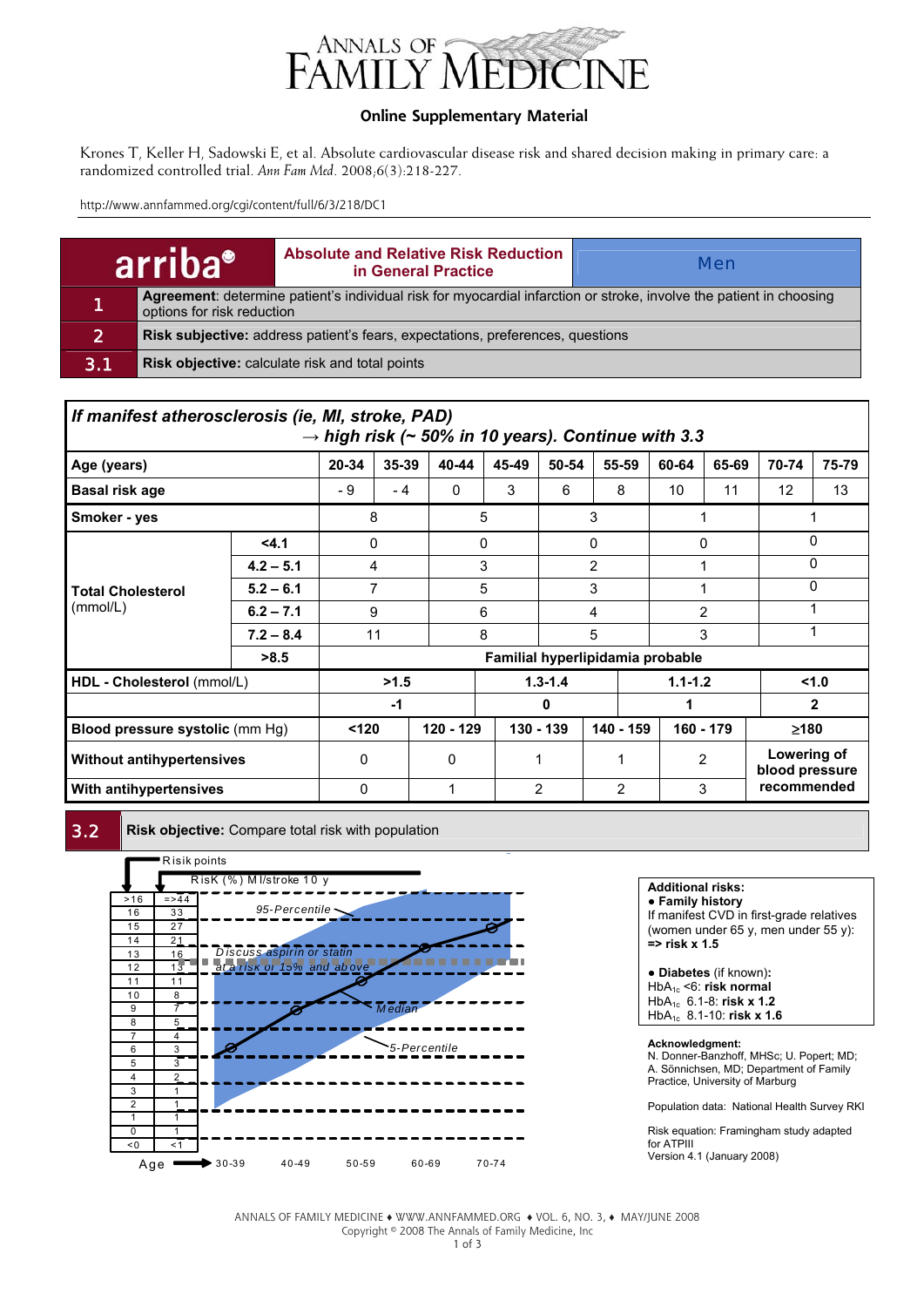#### **Online Supplementary Data**

http://www.annfammed.org/cgi/content/full/6/3/218/DC1

|                | arriba <sup>®</sup>                                                                                                                               | Absolute and Relative Risk Reduction in General<br><b>Practice</b> | Women |  |  |  |  |  |  |  |
|----------------|---------------------------------------------------------------------------------------------------------------------------------------------------|--------------------------------------------------------------------|-------|--|--|--|--|--|--|--|
| 1              | Agreement: determine patient's individual risk for myocardial infarction or stroke, involve the patient in choosing<br>options for risk reduction |                                                                    |       |  |  |  |  |  |  |  |
| $\overline{2}$ | <b>Risk subjective:</b> address patient's fears, expectations, preferences, questions                                                             |                                                                    |       |  |  |  |  |  |  |  |
| 3.1            | <b>Risk objective:</b> calculate risk and total points                                                                                            |                                                                    |       |  |  |  |  |  |  |  |
|                |                                                                                                                                                   |                                                                    |       |  |  |  |  |  |  |  |

| If manifest atherosclerosis (ie, MI, stroke, PAD) |             |       |           |       |                        |                                  | $\rightarrow$ high risk (~ 50% in 10 years). Continue with 3.3 |                   |                               |              |     |  |
|---------------------------------------------------|-------------|-------|-----------|-------|------------------------|----------------------------------|----------------------------------------------------------------|-------------------|-------------------------------|--------------|-----|--|
| Age (years)                                       | 20-34       | 35-39 | 40-44     | 45-49 | 50-54                  | 55-59                            | 60-64                                                          | 65-69             | 70-74                         | 75-79        |     |  |
| <b>Basal risk age</b>                             | - 7         | - 3   | 0         | 3     | 6                      | 8                                | 10                                                             | $12 \overline{ }$ | 14                            | 16           |     |  |
| Smoker - yes                                      | 9           |       |           | 7     |                        | 4                                |                                                                | 2                 |                               |              |     |  |
|                                                   |             | 0     |           | 0     |                        | 0                                |                                                                | 0                 |                               | $\Omega$     |     |  |
|                                                   | $4.2 - 5.1$ | 4     |           |       | 3                      |                                  | $\overline{2}$                                                 |                   |                               |              |     |  |
| <b>Total Cholesterol</b>                          | $5.2 - 6.1$ | 8     |           |       | 6                      |                                  | 4                                                              |                   | $\overline{2}$                |              |     |  |
| (mmol/L)                                          | $6.2 - 7.1$ |       | 11        |       | 8                      |                                  | 5                                                              |                   | 3                             |              | 2   |  |
|                                                   | $7.2 - 8.4$ | 13    |           | 10    |                        | 7                                |                                                                | 4                 |                               |              | 2   |  |
|                                                   | >8.5        |       |           |       |                        | Familial hyperlipidamia probable |                                                                |                   |                               |              |     |  |
| HDL - Cholesterol (mmol/L)                        |             |       | >1.5      |       | $1.3 - 1.4$            |                                  |                                                                |                   | $1.1 - 1.2$                   |              | 1.0 |  |
|                                                   |             | -1    |           |       |                        | 0                                |                                                                |                   |                               | $\mathbf{2}$ |     |  |
| Blood pressure systolic (mm Hg)                   | < 120       |       | 120 - 129 |       | 130 - 139<br>140 - 159 |                                  | 160 - 179                                                      |                   | ≥180                          |              |     |  |
| <b>Without antihypertensives</b>                  | $\Omega$    |       |           | 2     |                        | 3                                | 4                                                              |                   | Lowering of<br>blood pressure |              |     |  |
| With antihypertensives                            | $\Omega$    |       | 3         |       | 5<br>6<br>4            |                                  |                                                                | recommended       |                               |              |     |  |

**3.2 Risk objective:** Compare total risk with population



**Additional risks:** 

● **Family history** If manifest CVD in first-grade relatives (women under 65 y, men under 55 y): **=> risk x 1.5** 

**● Diabetes** (if known)**:**  HbA1c < 6: **risk normal**  HbA1c 6.1-8: **risk x 1.2**  HbA1c 8.1-10: **risk x 1.6** 

#### **Acknowledgment:**

N. Donner-Banzhoff, MHSc; U. Popert; MD; A. Sönnichsen, MD; Department of Family Practice, University of Marburg

Population data: National Health Survey RKI

Risk equation: Framingham study adapted for ATPIII Version 4.1 (January 2008)

ANNALS OF FAMILY MEDICINE ♦ WWW.ANNFAMMED.ORG ♦ VOL. 6, NO. 3, ♦ MAY/JUNE 2008 Copyright © 2008 The Annals of Family Medicine, Inc 2 of 3